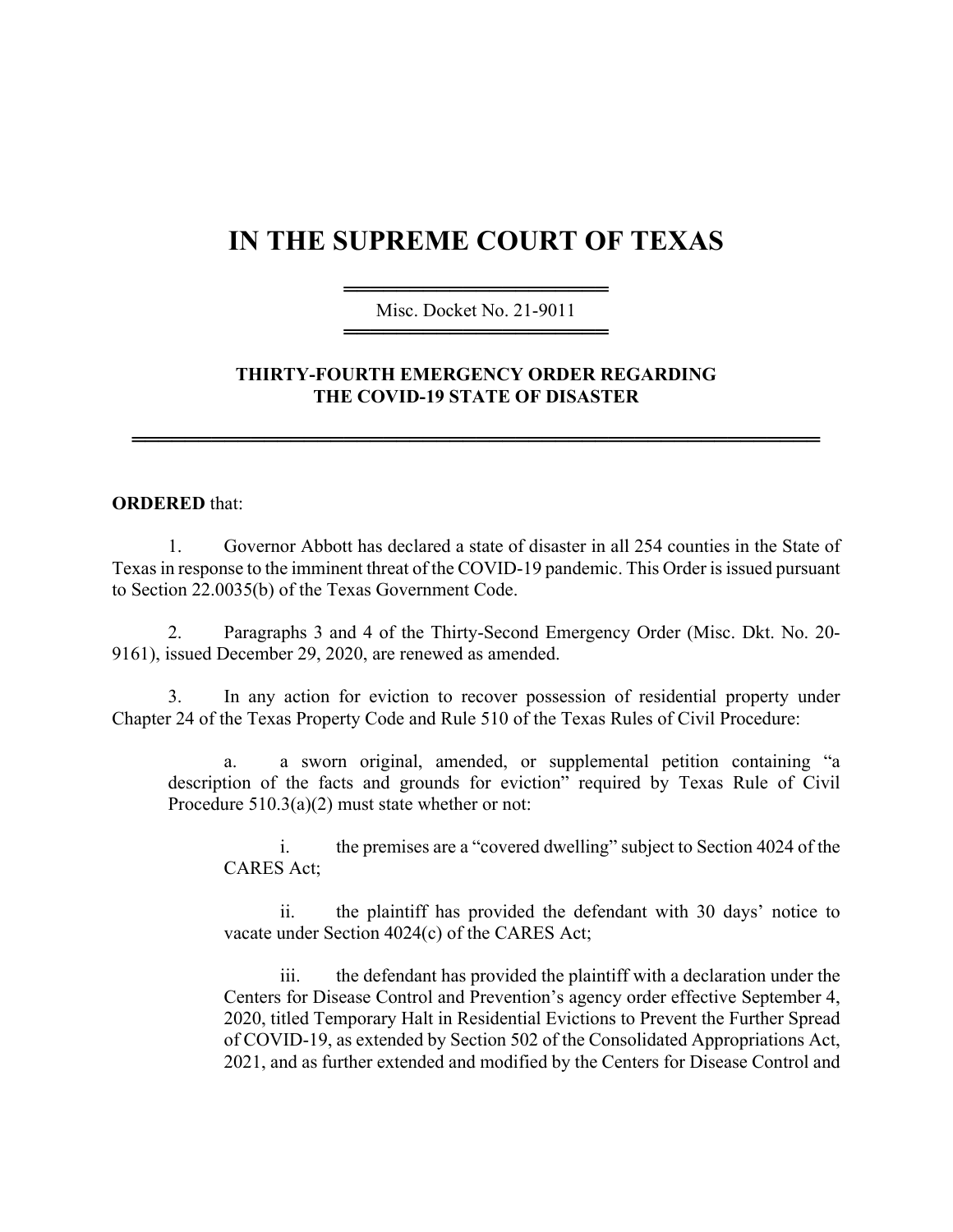Prevention's agency order effective January 31, 2021, titled Temporary Halt in Residential Evictions to Prevent the Further Spread of COVID-19 ("CDC Order"); and

iv. the premises are a property securing an FHA-insured Single Family mortgage;

b. in addition to the contents required by Texas Rule of Civil Procedure 510.4(a), the citation must include:

i. the following statement: "The Centers for Disease Control issued an order stopping some evictions. You may be able to stop your eviction if you sign the attached 'Declaration under Penalty of Perjury for the Centers for Disease Control and Prevention's Temporary Halt in Evictions to Prevent Further Spread of COVID-19' and give a copy to your landlord and the court. Before signing the Declaration, read it carefully and make sure all the statements are true. The Declaration is sworn, meaning you can be prosecuted, go to jail, or pay a fine if any of the statements are not true. Find out more about the order at [https://texaslawhelp.org/article/cdc-eviction-moratorium.](https://texaslawhelp.org/article/cdc-eviction-moratorium)";

ii. the following Spanish translation of the statement in (i): "Los Centros de Control y Prevención de Enfermedades han emitido una orden para impedir ciertos desalojos de inquilinos. Es posible que usted pueda evitar su desalojo si llena el formulario adjunto titulado *'Declaración Bajo Pena de Perjurio para la Suspensión Temporal de Desalojos de los Centros de Control y Prevención de Enfermedades para Prevenir una Mayor Propagación de COVID-19,'* y le entrega una copia del formulario al propietario y presenta otra copia ante tribunales. Antes de firmar la declaración, debe leerla cuidadosamente y asegurarse que toda la información declarada es cierta. Esta declaración se firma bajo juramento, lo que significa que se le puede imponer cargos penales, encarcelar o multar si la información declarada no es cierta. Para mayor información sobre esta orden, visite el siguiente enlace, [https://texaslawhelp.org/article/cdc-eviction-moratorium.](https://texaslawhelp.org/article/cdc-eviction-moratorium)"; and

iii. a copy of the declaration form, titled Declaration under Penalty of Perjury for the Centers for Disease Control and Prevention's Temporary Halt in Evictions to Prevent Further Spread of COVID-19, ("CDC Declaration") that is attached to the CDC's Order or a similar declaration form;

c. a judge continues to have the authority under Texas Rule of Civil Procedure

Misc. Docket No. 21-9011 Page 2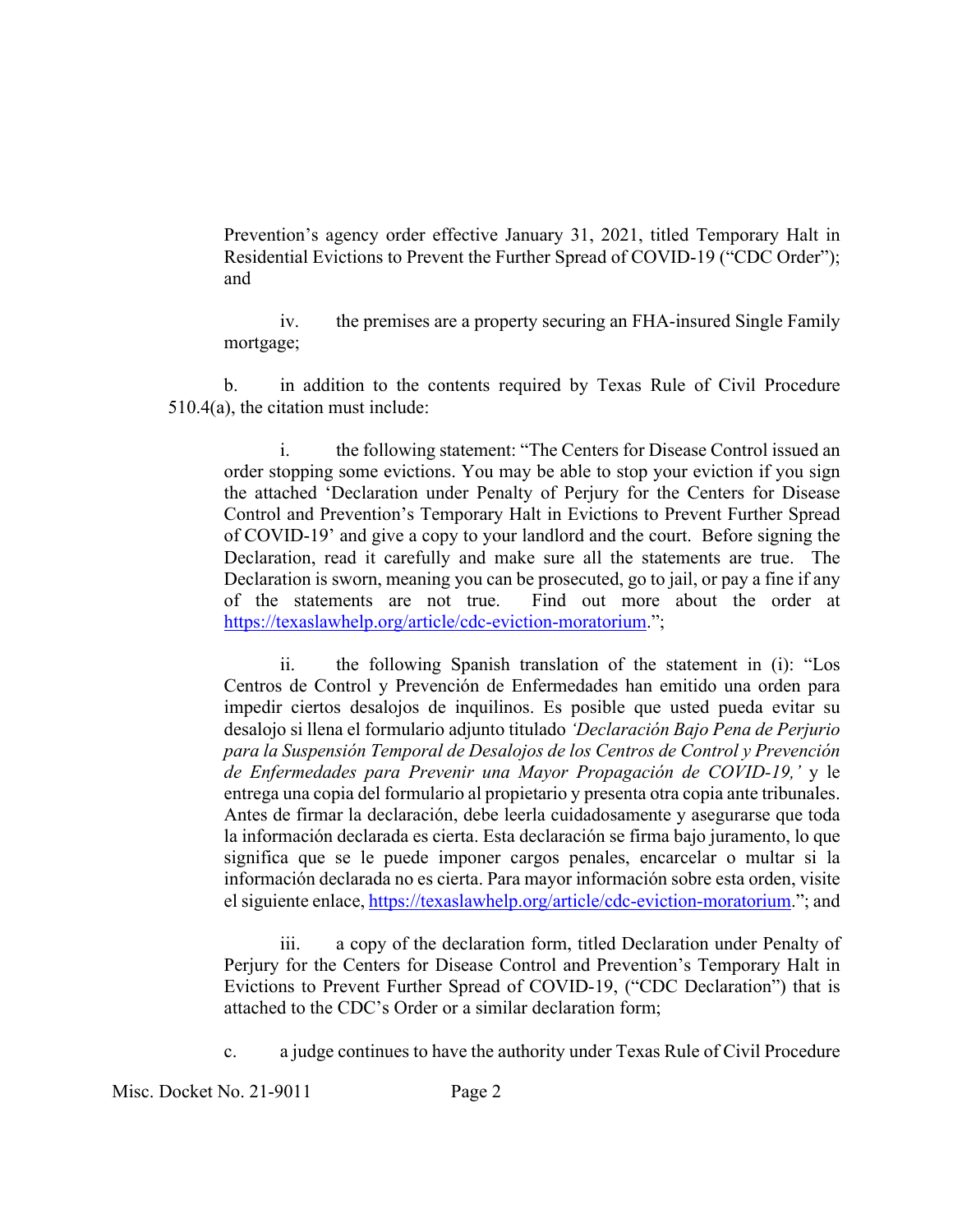500.6 to develop the facts of the case, including the authority to question:

i. whether the premises is a "covered dwelling" subject to Section 4024 of the CARES Act; and

ii. whether the defendant is aware of the CDC Order and has had an opportunity to complete the CDC Declaration or a similar declaration; and

d. if a defendant provides the CDC Declaration or a similar declaration to the plaintiff after a petition is filed:

i. the defendant must file the declaration with the justice court and serve a copy of the declaration on the plaintiff; and

ii. the justice court must abate the eviction action, including the issuance and execution of any writ of possession under Texas Rule of Civil Procedure 510.8(d), except as provided in Paragraph 4.

4. An eviction action covered by Paragraph 3(d) may nevertheless proceed if, but only if:

a. the plaintiff contests the defendant's declaration or the CDC Order;

b. the judge holds a hearing to determine whether the action should proceed;

c. the judge determines that the action should proceed and signs a written order stating:

i. the reasons for the determination that the action should proceed; and

ii. procedures that will apply as the action proceeds.

5. This Order is effective immediately, and expires March 31, 2021, unless extended by the Chief Justice of the Supreme Court.

6. The Clerk of the Supreme Court is directed to:

Misc. Docket No. 21-9011 Page 3

and